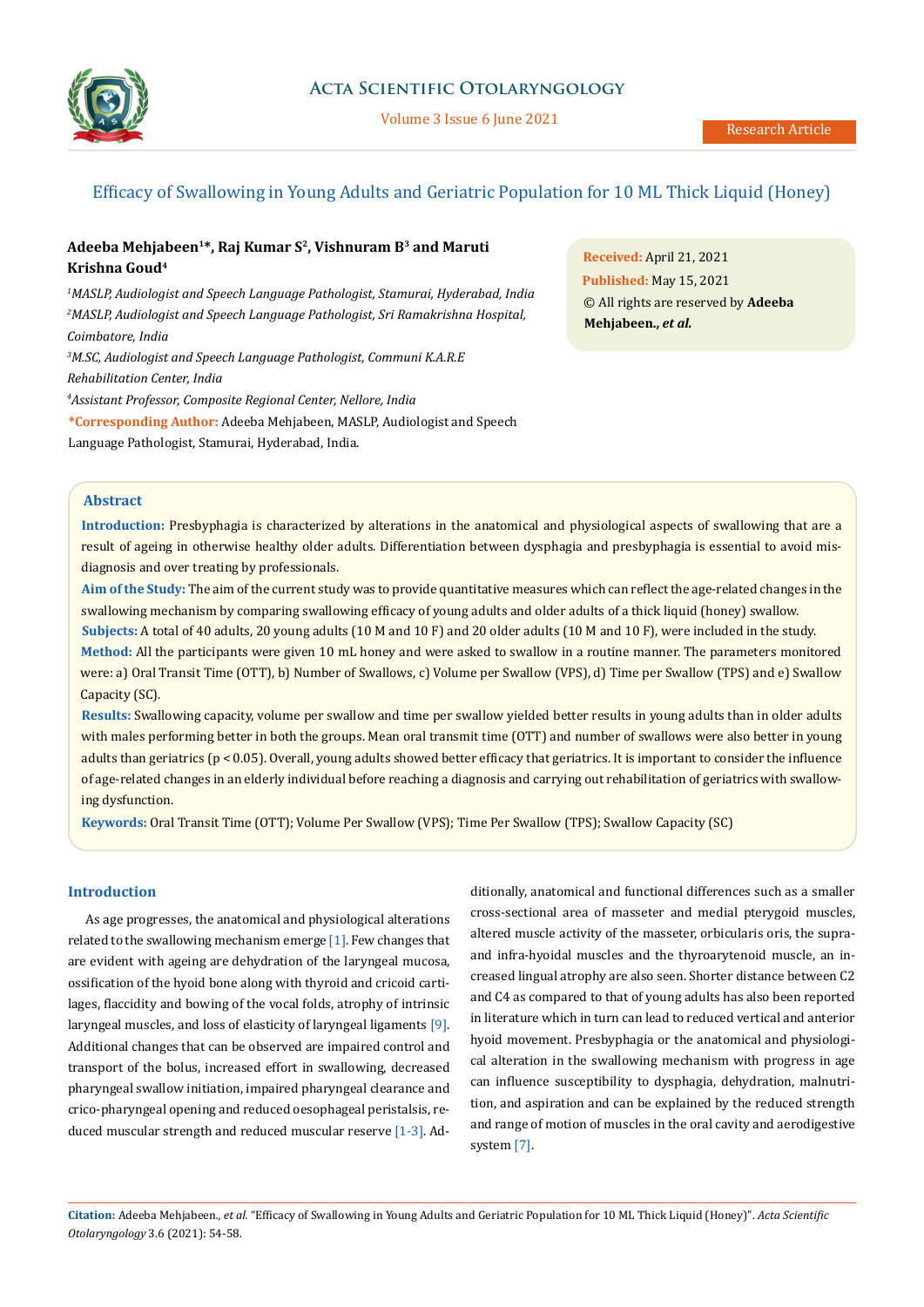Swallowing patterns vary with age even in absence of pathological conditions, hence the performance of geriatrics and young adults on swallowing thick liquid consistency can provide with the quantitative measures which can reflect age-related changes in the swallowing mechanism. The study will define the differences between young adults and geriatrics in terms of swallow efficacy and it will facilitate in establishing a foundation of normative data for diagnosis and treatment of dysphagia.

#### **Aim of the Study**

The present study aimed to conduct a comparative analysis of efficacy of swallowing in older adults and young adults with a thick liquid (honey) swallow.

#### **Objectives of the Study:**

- To evaluate the influence of age in swallowing performance among young adults and healthy geriatrics.
- To evaluate the swallowing performance of healthy young adults with respect to gender.
- To evaluate the swallowing performance of healthy geriatrics with respect to gender.

#### **Methods**

## **Subject selection**

A total of 40 adults, 20 young adults (10M and 10F) and 20 older adults (10M and 10F), were included in the study. They were divided into two groups, with Group A comprising of 20 young adults and Group B comprising of 20 older adults. The age requirement for inclusion in Group A was between 20 - 30 years of age and participants who were between 60 - 70 years old were included in Group B. Additional criteria for inclusion was that all the participants were required to have normal structural and adequate functional swallowing mechanism along with being oriented, alert and providing consent to undergo the tests in the study. Any individual with speech and language issues, cognitive deficits, neurological problems, diabetes, H/O surgery at the level of oral cavity, pharynx or larynx and any other complications related to the swallowing mechanism were excluded.

#### **Procedure**

All the participants were seated comfortably and were given 10 mL honey to swallow at a comfortable, routine pace. Participants were observed for any evident difficulty or delay in swallowing. Oral Transit Time (OTT) was measured using a stopwatch. The timer was started when the cup touched the bottom lip and was stopped when the swallow ended, characterized by stoppage in movement of the larynx along with other signs such as opening of the mouth, exhaling etc. Number of swallows were monitored using the Four Finger Analysis  $[10]$ . The participants were instructed to swallow while the clinician placed the  $1<sup>st</sup>$  finger on the submental muscles, the 2<sup>nd</sup> finger on the hyoid bone, and the 3<sup>rd</sup> and the 4<sup>th</sup> fingers on the thyroid cartilage.

Volume per swallow (VPS) was measured using the formula: Volume per swallow = 100 mL of water/total number of swallows (mL/swallow). This measurement represented the volume of intake of honey during each swallow (represented with the unit 'mL/ swallow'). Time per swallow (TPS) was measure using the formula: Time per swallow = total time taken to swallow 100 mL of water in seconds/total number of swallows (sec/swallow). This parameter represented the mean time for 1 hyolaryngeal movement in the swallowing process (measured in sec/swallow). Swallow Capacity (SC) was measured using the formula: Swallow capacity = 100 mL of water/time taken to swallow 100 mL of water (mL/sec). This parameter represented the time taken to swallow 10 mL honey (represented with the unit mL/sec).

#### **Statistical analysis**

Statistical analysis was done using the SPSS software. Mean values and standard deviation was determined for each parameter. An independent t-test was also carried out.

# **Results**

The study yielded better results in young adults than older adults among SC, VPS, and TPS with males performing better in both the groups. The OTT and No. of swallows were better in young adults than geriatrics ( $p < 0.05$ ). The mean differences of all 5 parameters across the age groups (young adult vs geriatrics) are illustrated in figure 1. Table 1 shows the mean, SD, t-value and p-values of different parameters across the age (young adult vs geriatrics).



**Figure 1:** Comparison of the average values of five different parameters (OTT, No. swallows, VPS, TPS and SC) of young adults vs geriatrics.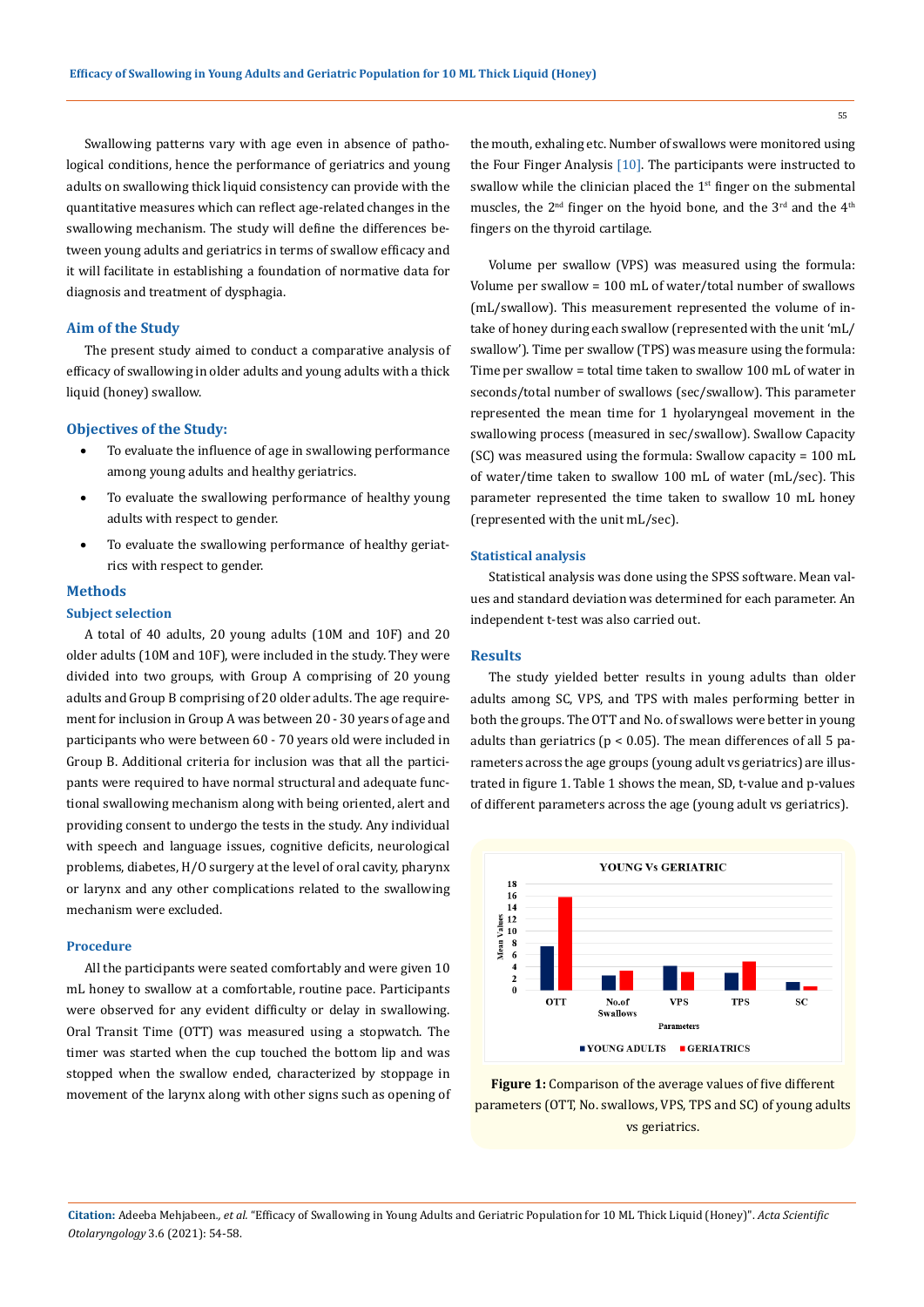| <b>Parameters</b> | <b>Young adults</b> |           | <b>Geriatrics</b> |           |           |         |
|-------------------|---------------------|-----------|-------------------|-----------|-----------|---------|
|                   | Mean                | <b>SD</b> | Mean              | <b>SD</b> | t-value   | p-value |
| 0TT               | 7.4445              | 1.64565   | 15.7535           | .96962    | $-19.454$ | $.000*$ |
| No.S              | 2.5500              | .51042    | 3.2500            | .44426    | $-4.626$  | $.000*$ |
| <b>VPS</b>        | 4.0815              | .85240    | 3.1250            | .37022    | 4.603     | $.000*$ |
| <b>TPS</b>        | 2.9753              | .60011    | 4.9031            | .49646    | $-11.070$ | $.000*$ |
| SC                | 1.40237             | .11422    | .6371             | .03911    | 21.364    | $.000*$ |

**Table 1:** Mean, standard deviation, p-value, and t-value of independent t-test of young adults vs geriatric across the five parameters (OTT, No. swallows, VPS, TPS and SC).

Young males showed a better OTT than females. The mean time was found to be less in males than in females although not statically significant. Females had less No. of swallows with mean values better in females than males in both groups (p < 0.05). Results for VPS and TPS were found to be better in males ( $p < 0.05$ ). There is no significant difference in SC in both genders. Figure 2 and table 2 shows the average, mean, SD, t-vale and p-value of young male vs female group.



**Figure 2:** Comparison of the average values of five different parameters (OTT, No. Swallows, VPS, TPS and SC) of Young males vs females.

Geriatric males presented with better OTT and SC than females. The mean time and SC was found to be better in males than females (p < 0.05). Results for VPS, TPS and No. of swallows show better performance by males than females although not statically significant. Figure 3 and table 3 shows the average, mean, SD, t-vale and p-value of geriatric male vs female group.





| <b>Parameters</b> | <b>Male</b> |           | <b>Female</b> |           |          |         |
|-------------------|-------------|-----------|---------------|-----------|----------|---------|
|                   | Mean        | <b>SD</b> | <b>Mean</b>   | <b>SD</b> | t-value  | p-value |
| OTT               | 7.2860      | 1.47120   | 7.6030        | 1.87002   | $-421$   | .679    |
| No.S              | 2.8000      | .42164    | 2.3000        | .48305    | 2.466    | $.024*$ |
| <b>VPS</b>        | 3.6640      | .70413    | 4.4990        | .80669    | $-2.466$ | $.024*$ |
| <b>TPS</b>        | 2.6475      | .62179    | 3.3030        | .36735    | $-2.870$ | $.010*$ |
| SC                | 1.2683      | .03733    | 1.3770        | .06235    | $-1.834$ | .083    |

**Table 2:** Mean, standard deviation, p-value, and t-value of independent t-test of young male vs female across the five parameters (OTT, No. Swallows, VPS, TPS and SC).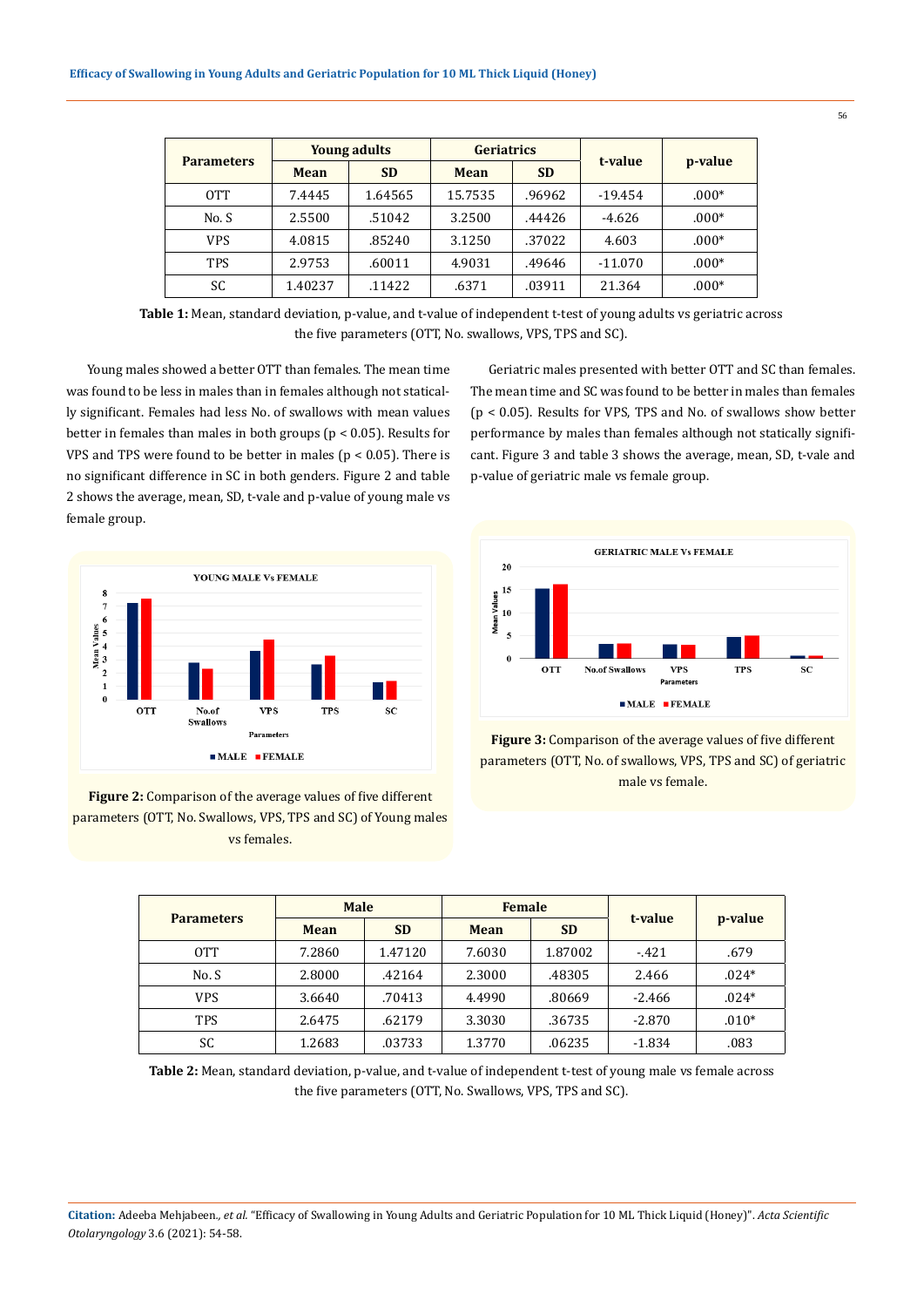| <b>Parameters</b> | <b>Male</b> |           | <b>Female</b> |           |          |         |
|-------------------|-------------|-----------|---------------|-----------|----------|---------|
|                   | Mean        | <b>SD</b> | <b>Mean</b>   | <b>SD</b> | t-value  | p-value |
| OTT               | 15.2770     | .88022    | 16.2300       | .83991    | $-2.477$ | $.023*$ |
| No. S             | 3.2000      | .42164    | 3.3000        | .48305    | $-493$   | .628    |
| <b>VPS</b>        | 3.1667      | .35136    | 3.0833        | .40254    | .493     | .628    |
| <b>TPS</b>        | 4.8173      | .41280    | 4.9890        | .57753    | $-765$   | .454    |
| SC                | .6565       | .03768    | .6176         | .03111    | 2.520    | $.021*$ |

**Table 3:** Mean, standard deviation, p-value, and t-value of independent t-test of geriatric males vs females across the five parameters (OTT, No. of swallows, VPS, TPS and SC).

Despite the difference in results among genders within the groups, young adults performed better in all five parameters than geriatrics ( $p < 0.05$ ).

## **Discussion**

Anatomical and Physiological alterations of the swallowing mechanism with age hinder an efficient swallow. It is essential to differentiate between a reduced efficacy of swallow in an healthy older adult and dysphagia in order to avoid mis-diagnosis and rehabilitation. The current study focused on evaluating five parameters related to swallowing thick liquids between young and older adults: a. Oral Transit Time (OTT), b. Number of Swallows, c. Volume per Swallow (VPS), d. Time per Swallow (TPS) and e. Swallow Capacity (SC).

The results of the current study are similar to the ones in a study conducted by Yoshida FS., *et al.* (2015). The study examined the influence of mastication on swallowing in healthy geriatrics and discovering a relation between mastication time and swallowing classification, concluding that the longer the time of mastication, the bigger the level of dysfunctional swallowing in elderly. However, mastication type and bolus formations did not have an influence on oropharyngeal swallowing [15].

These findings were extended by Zainab Ismail (2019), in a comparative analysis between young adults and geriatrics in the swallow capacities. The results suggested a significant variation among the swallowing capacity and time per swallow among the two groups. Similar results were concluded from the current study among swallowing efficacies of young and older adults for thick liquids.

However, potential limitations to the study should be noted. The numbers of subjects included in the study are limited and hence the concluded values cannot be generalized. The study also takes into consideration two distinct age group ranges. Having multiple age ranges along with more variables with respect to intake consistencies can provide a more detailed baseline of swallowing efficacy related to age.

# **Conclusion**

The findings of the study demonstrate that 10 mL swallow test for thick liquids (honey) can be a tool to identify and monitor swallowing efficiency. This study shows the importance of considering the influence of age-related changes in elderly individuals before reaching a diagnosis and carrying out rehabilitation of geriatrics with swallowing dysfunction.

## **Clinical Implication:**

- Age related changes in the swallowing mechanism should be considered by professionals prior to concluding a diagnosis and a treatment plan of geriatrics with swallowing dysfunction.
- Age related changes in the swallowing mechanism can be reflected through parameter of oral transit time, swallowing capacity, volume per swallow, and time per swallow.
- OTT, VPS, TPS, SC and No. of swallows can be used for assessment and management of geriatric patients with dysphagia.

#### **Bibliography**

- 1. Leonard R., *et al.* ["Structural displacements affecting pha](https://pubmed.ncbi.nlm.nih.gov/15382802/)[ryngeal constriction in nondysphagic elderly and nonelderly](https://pubmed.ncbi.nlm.nih.gov/15382802/)  adults". *Dysphagia* [19 \(2004\): 133-141.](https://pubmed.ncbi.nlm.nih.gov/15382802/)
- 2. Miller AJ. "Deglutition". *[Physiological Reviews](https://pubmed.ncbi.nlm.nih.gov/7034008/)* 62 (1982): 129- [184.](https://pubmed.ncbi.nlm.nih.gov/7034008/)
- 3. Smith CH., *et al.* ["Temporal and biomechanical characteristics](https://pubmed.ncbi.nlm.nih.gov/11063246/)  [of oropharyngeal swallow in younger and older men".](https://pubmed.ncbi.nlm.nih.gov/11063246/) *Journal [of Speech, Language, and Hearing Research](https://pubmed.ncbi.nlm.nih.gov/11063246/)* 43 (2000): 1264- [1274.](https://pubmed.ncbi.nlm.nih.gov/11063246/)